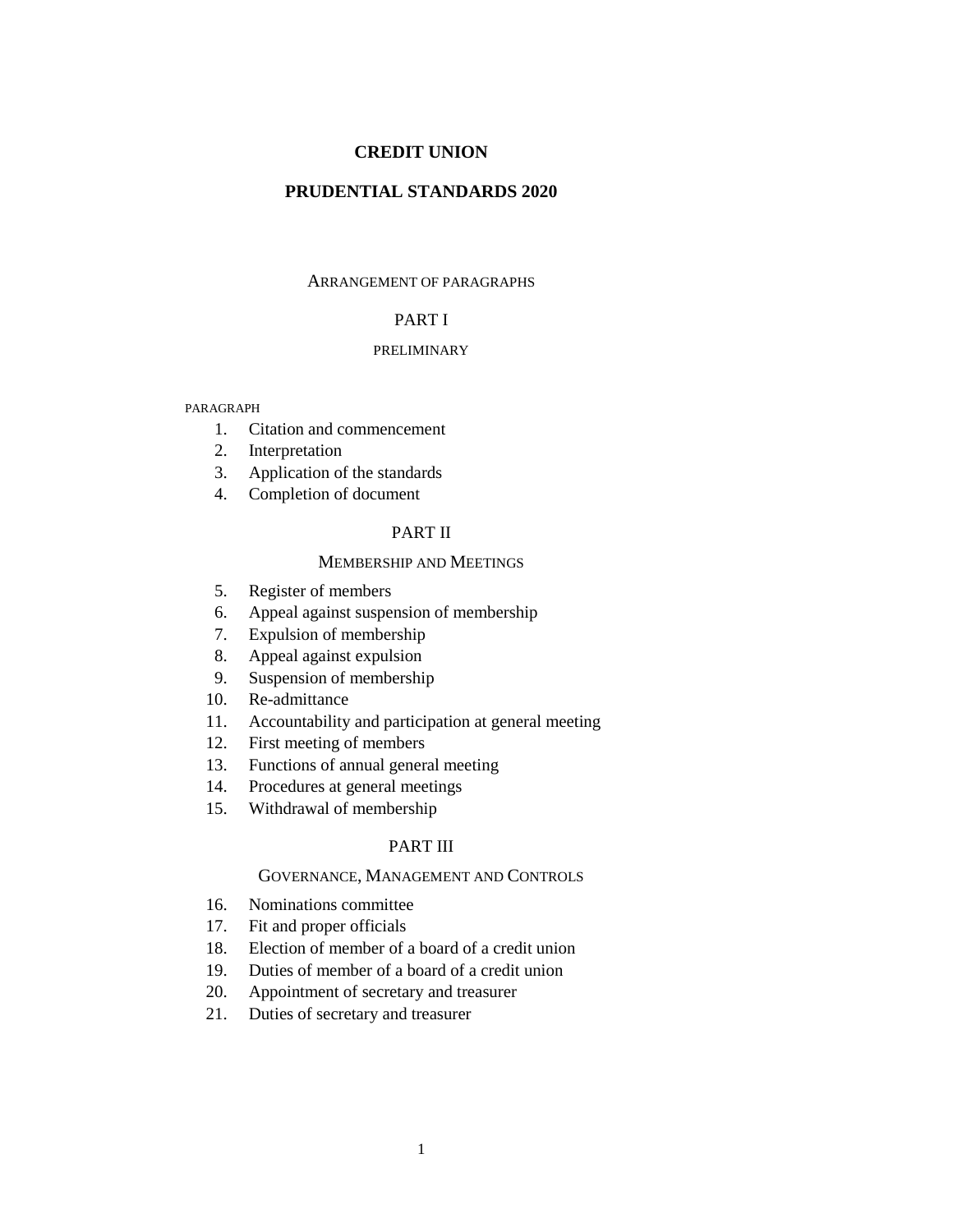- 22. Board to set terms and conditions of employment
- 23. Duties of the credit committee
- 24. Duties of the supervisory committee
- 25. Board and committee expenses and honorarium

# PART IV

# **COMPLIANCE**

- 26. Policies systems and controls
- 27. Appointment of compliance officer anti-money laundering and countering financing of terrorism
- 28. Qualification and authority of a compliance officer

# PART V

### **OUTSOURCING**

- 29. Prohibition on outsourcing certain functions
- 30. Responsibility for outsourced activities
- 31. Outsourcing policy
- 32. Outsourcing risk management
- 33. Outsourcing arrangements

# PART VI

### AMALGAMATION

34. Procedure for amalgamation

# PARTVII

## **MISCELLANEOUS**

- 35. Bank account
- 36. Reserves
- 37. Maximum liability for borrowing
- 38. Restrictions on investments in affiliates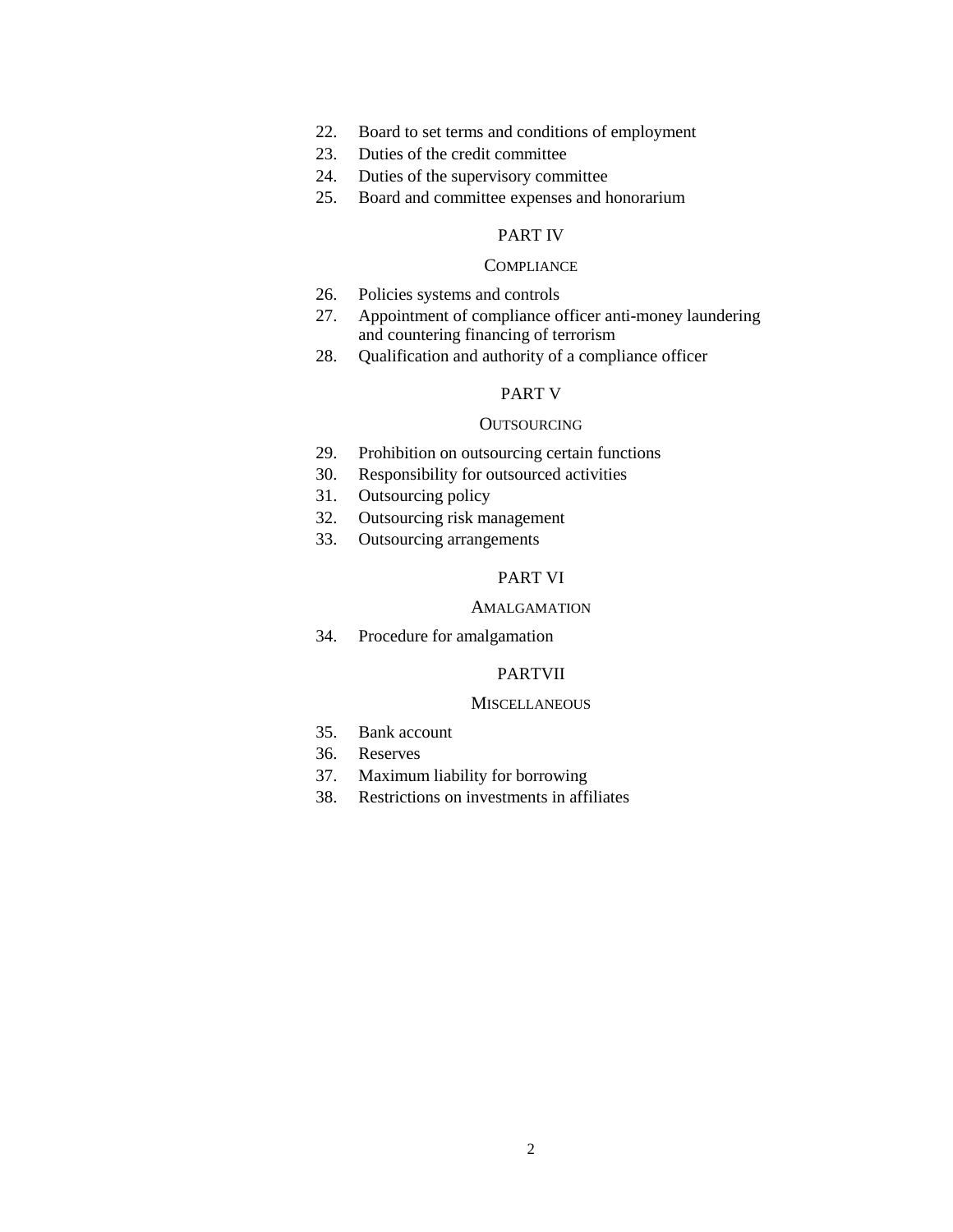## **CREDIT UNION**

# **PRUDENTIAL STANDARDS 2020**

**ISSUED** by the Financial Service Commission under section 205 of the Credit Union Ordinance.

# PART I

#### PRELIMINARY

### **Citation and commencement**

**1.** These Standards may be cited as the Credit Union Prudential Standards 2020 and shall come into operation on the …….day of ……..2020.

## **Interpretation**

**2.** In these Standards—

"bank" means a company licensed under the Banking Ordinance;

- "honorarium" means a discretionary payment made by a credit union to a member of a board of a credit union and to a member of a committee;
- "Ordinance" means the Credit Union Ordinance 2016;
- "outsourcing" means an arrangement between a licensed credit union and a service provider whereby the service provider, or another person acting for the service provider, undertakes an activity on a continuing basis that would normally be undertaken by the licensee;
- "Regulations" mean the Regulations made under section 203 of the Ordinance;
- "service provider" in relation to an outsourcing arrangement, means any person other than—
	- *(a)* a member of a board of a credit union of the licensee acting in his capacity as a member of a board of a credit union;
	- *(b)* an employee of the licensee acting in his capacity as an employee;
- "secured loan" means a loan that is secured by a readily realisable asset whose market value is ascertainable and verifiable.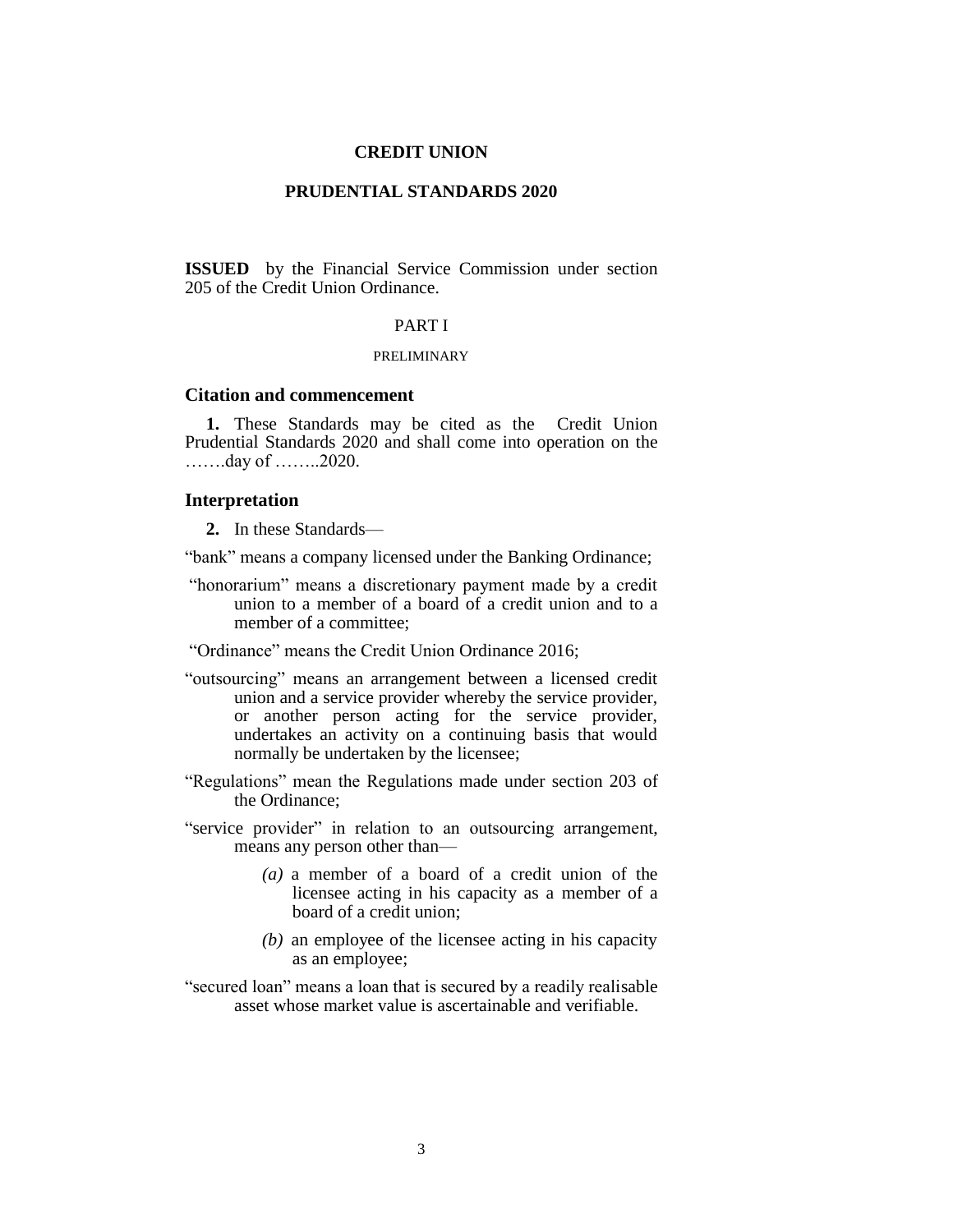#### **Application of the standards**

- **3.** These Standards applies, to the extent specified, to—
	- *(a)* a credit union licensed under the Ordinance;
	- *(b)* a member of a board of a credit union and committees of a credit union licensed under the Ordinance; and
	- *(c)* any other person that the Standards, in respect to a particular provision, expressly specifies.

# **Completion of document**

**4.** (1) Where an item to be disclosed in a document does not apply, the person preparing the document shall indicate that fact by placing the phrase "not applicable" or the abbreviation "N/A" in the space provided in the document.

(2) Where—

- *(a)* any provision required to be set out in a document is too long to be set out in the space provided in the document; or
- *(b)* an agreement, or other document is to be incorporated by reference and to be a part of the document; the person preparing the document may incorporate the provision, agreement or other document.

(3) A provision, agreement or other document referred to in subparagraph (2) may be determined by the credit union.

(4) A separate annex is required with respect to each item that is incorporated by reference in a document pursuant to subparagraphs  $(2)$  and  $(3)$ .

#### PART II

#### MEMBERSHIP AND MEETINGS

### **Register of members**

**5.** Pursuant to section 94 of the Ordinance, additional information to be recorded in the register of members shall include—

- *(a)* the member's date of birth and occupation;
- *(b)* the member's social security or National Insurance Board number;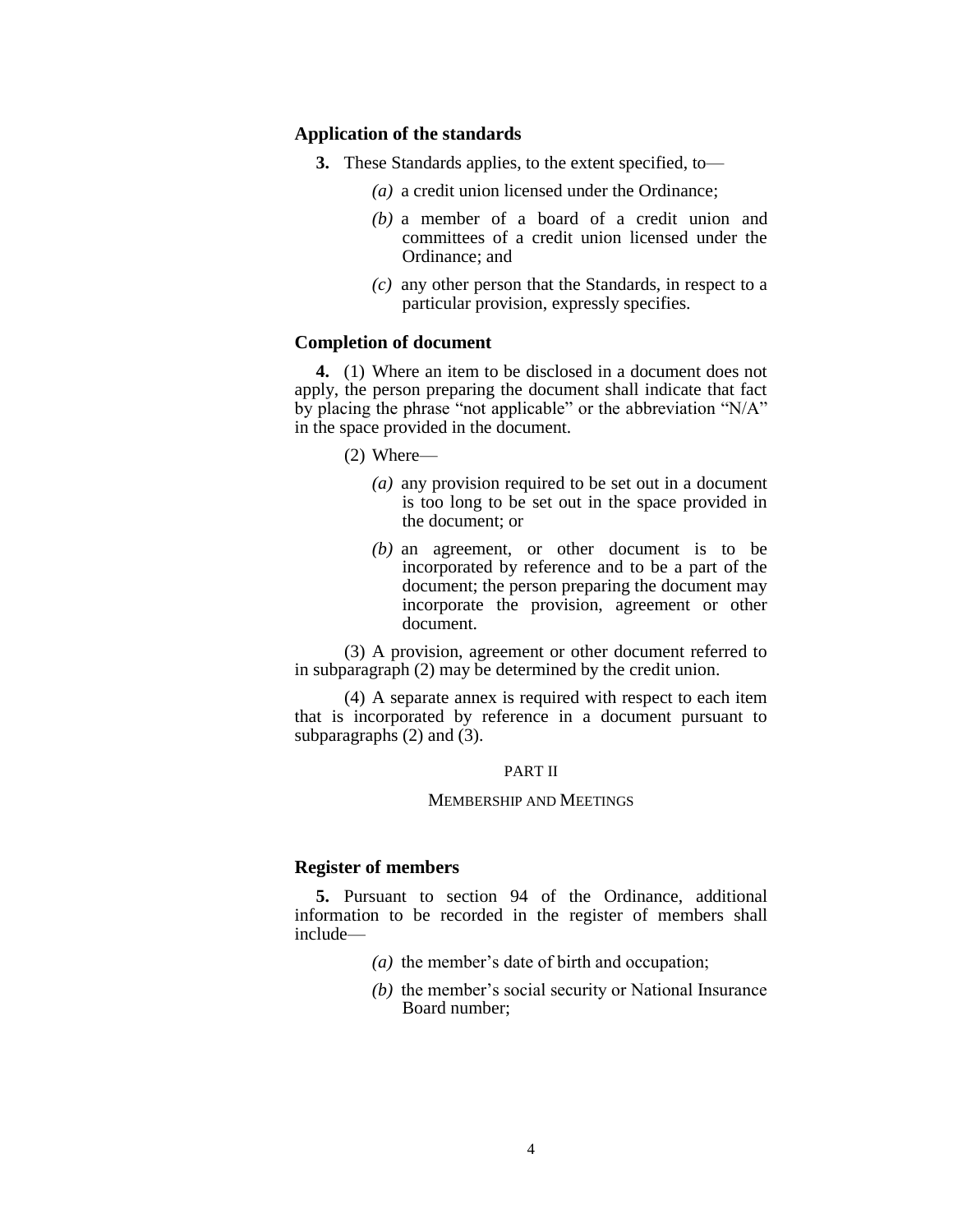- *(c)* the number and value of qualifying shares held;
- *(d)* the form of picture identification presented;
- *(e)* for a corporate entity, its certificate of incorporation and register of its shareholders.

#### **Appeal against suspension of membership**

**6.** (1) Subject to the by-laws, where a person appeals against the suspension of membership, within fourteen days of the receipt of the written notice from the board of a credit union, he shall submit to the Commission a written statement specifying the grounds of appeal along with a copy of the notice from the board of a credit union.

(2) The Commission shall consider the appeal within fourteen days of the receipt and shall inform the appellant in writing within seven days of the outcome.

## **Expulsion of members**

**7** (1) Subject to the by-laws, the board of a credit union may by a vote of at least two-thirds present at a meeting called for the purpose, order the expulsion of a member of a credit union.

(2) Where the board of a credit union terminates the membership of a member under this paragraph—

- *(a)* the board of a credit union shall—
	- (i) within a period of one year, purchase from the member at par value all shares in the credit union held by the member; and
	- (ii) pay to the member all amounts to the member's credit, together with any interest accrued on those amounts; and
- *(b)* the secretary of the credit union shall, within ten days from the date on which the order is made, notify the member in writing.

(3) Where a credit union has demonstrably exhausted all reasonable options of contacting a member for the purpose of making payments to him of all amounts held to his credit pursuant to paragraph (2) above, the credit union shall debit those amounts to the statutory reserves.

(4) Where any amounts are transferred under paragraph (3), the credit union shall pay those amounts to the person entitled to them on proof of the person's claim that is satisfactory to the credit union.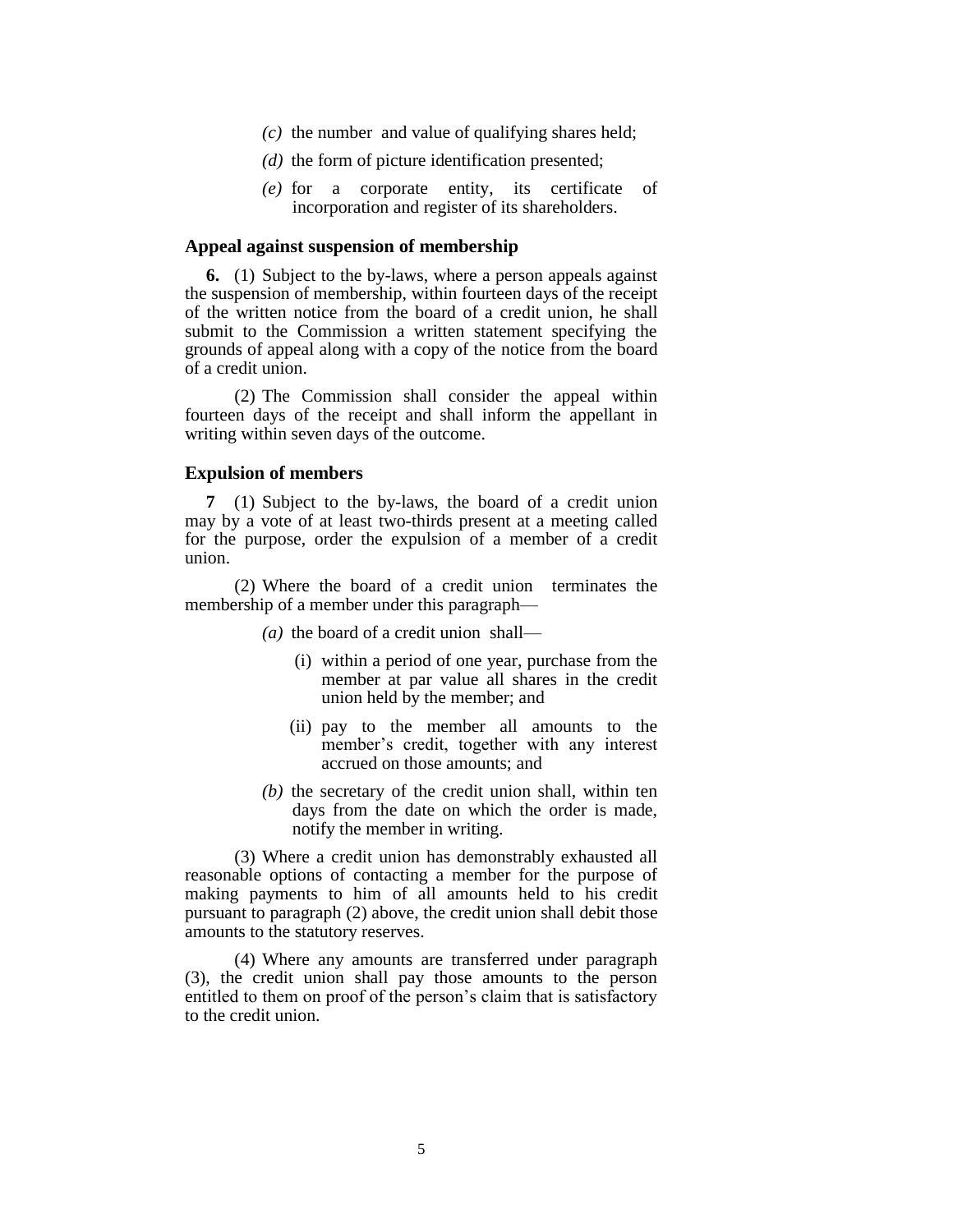(5) Where a credit union transfers amounts held to the credit of a member under paragraph (4), the credit union shall immediately submit to the Commission a return showing—

- *(a)* the members name;
- *(b)* the member's last known address; and
- *(c)* the amounts transferred.

# **Appeal against expulsion**

**8**. (1) A member may appeal the order at the next general meeting of the credit union by giving written notice of his intention to appeal to the secretary within thirty days from the date the member received the notice of the order under paragraph 7.

(2) Where a member appeals under subparagraph (1), a majority of the members or any percentage as specified in the bylaws, of the members present at the general meeting shall confirm or rescind the order.

(3) Where a person wishes to appeal an expulsion of membership as recommended by the board of a credit union to the membership in accordance with section 96 of the Ordinance, he may notify the Commission by the way of a written statement specifying the grounds of the appeal along with a copy of the order from the board of the credit union and the members resolution.

#### **Suspension of membership**

**9**. Subject to the by-laws, the board of a credit union may by notice suspend a member for a period not exceeding three months if they are satisfied that the member is guilty of misconduct as provided for in the by-laws.

#### **Re-admittance**

**10.** A person whose membership was terminated under section 96 of the Ordinance may be re-admitted to membership only by a two-thirds majority vote of the members present and voting at a general meeting.

# **Accountability and participation at general meeting**

**11.** (1) Pursuant to sections 128, 133,135 and 140 of the Ordinance, the member of a board of a credit union, the compliance officer, the credit committee and the supervisory committee shall be accountable to the general meeting of the members.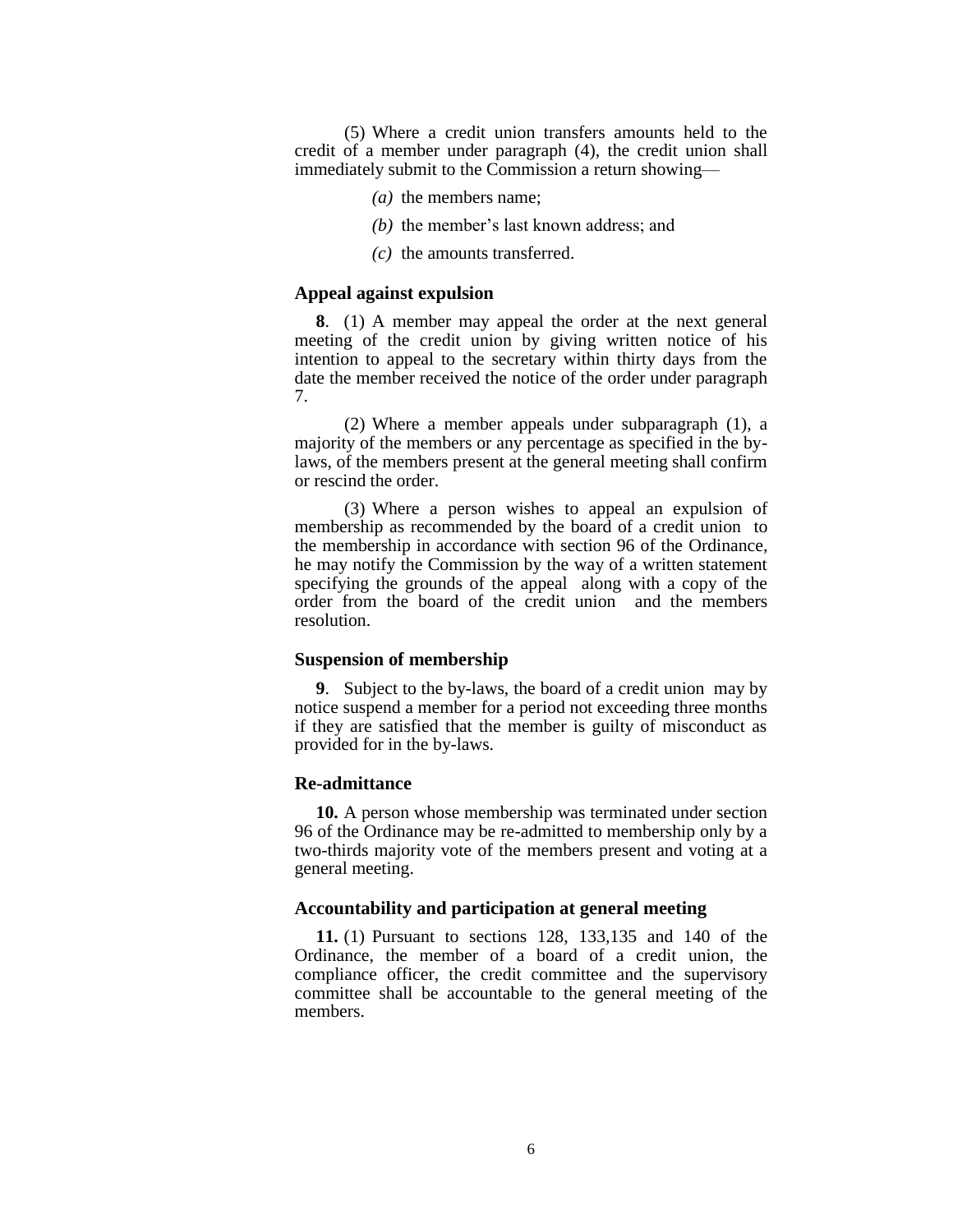(2) At every general meeting, each member has a right to attend and to vote on all questions, but he shall have one vote only which shall be exercised in person.

# **First meeting of members**

**12**. Pursuant to paragraph 11, the first meeting of members of a credit union shall have the same powers as are accorded to the annual general meeting.

# **Functions of annual general meeting**

**13**. Functions of the annual general meeting shall be to—

- *(a)* confirm the minutes of the previous annual general meeting and any intervening special meeting;
- *(b)* consider the reports from the board of the credit union, the credit committee and the supervisory committee and any other committee as specified in their by-laws;
- *(c)* consider and approve the audited financial statements;
- *(d)* elect members to the board of the credit union, the credit committee and the supervisory committee and any other committee as specified in the bylaws;
- *(e)* set the maximum liability which the credit union may incur through borrowing from external sources;
- *(f)* appoint auditors for the ensuing financial year;
- *(g)* hear and decide on any complaint brought by a member or members aggrieved by a decision of the board of a credit union ; and
- *(h)* conduct any other general business of the credit union.

#### **Procedures at general meetings**

**14**. (1) Subject to these standards and the by-laws of a credit union—

- *(a)* the chairman or in his absence the vice-chairman shall chair the proceedings of all regular, annual or special general meetings of members convened by the board of the credit union;
- *(b)* in the absence or indisposition of the chairman and vice-chairman the remaining members of the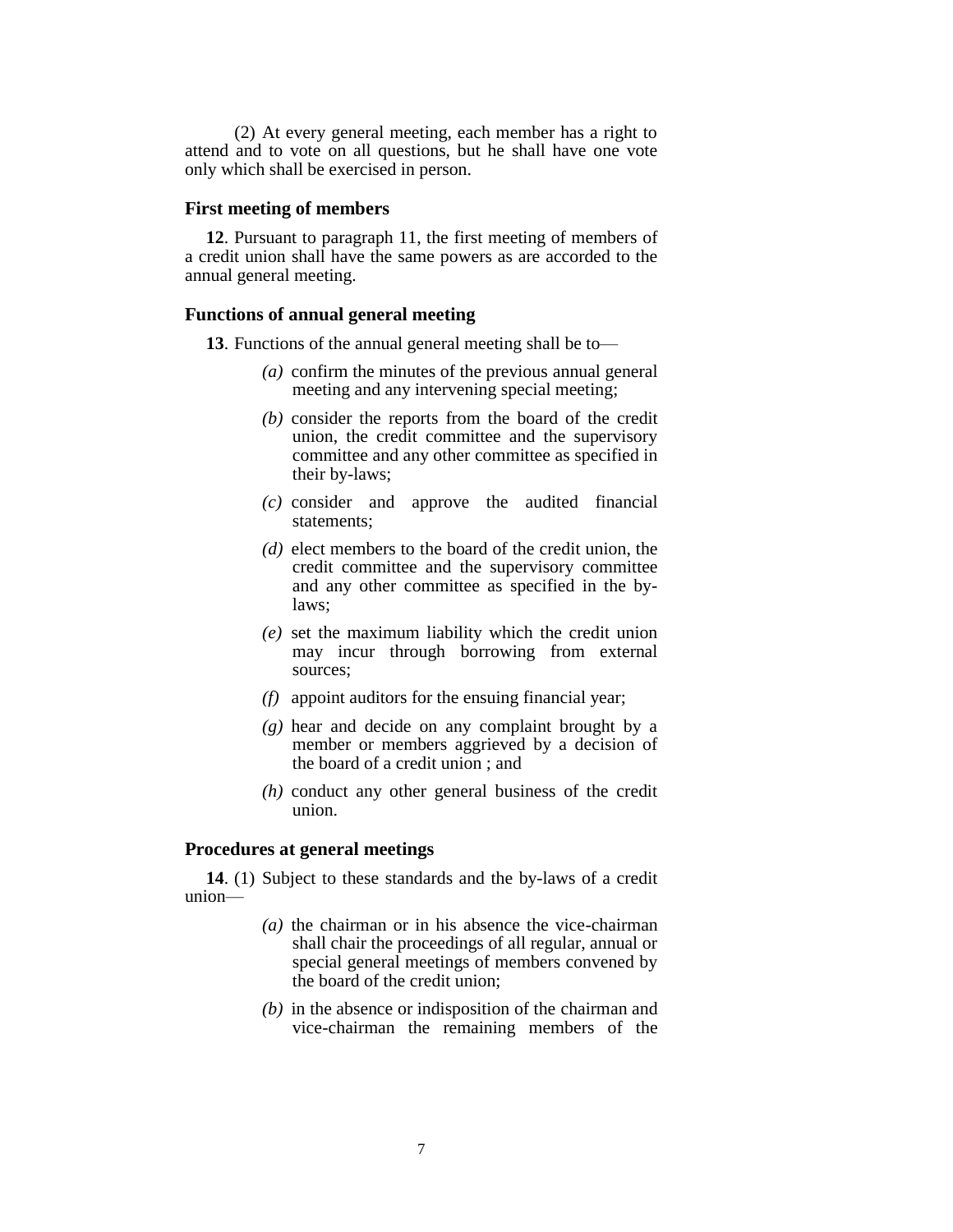board of the credit union shall select any other member of a board of the credit union to chair the proceedings of a meeting;

- *(c)* the secretary or in his absence or indisposition any person nominated by the chairman, shall act as secretary at the meeting and if necessary, the chairman may nominate other officers to assist at the meeting.
- (2) Where a resolution is put to the vote—
	- *(a)* the chairman shall, after the conclusion of voting declare—
		- (i) whether the resolution was passed or not; and
		- (ii) whether the decision was unanimous or passed by a majority.
	- *(b)* a record of the decision indicated by the chairman shall be made in the minute book and shall be conclusive evidence of the decision.

#### **Withdrawal of membership**

**15.** Pursuant to section 95 of the Ordinance and subject to the provisions of the by-laws, a member may withdraw from membership of a credit union by giving one month written notice to the board of a credit union and shall state the reason for his withdrawal.

### PART III

### GOVERNANCE, MANAGEMENT AND CONTROLS

# **Nominations committee**

**16.** (1) For the purposes of nominating individuals under this part and in furtherance of the fit and proper test, the board of a credit union shall establish a nominations committee.

(2) The by-laws of the credit union shall provide for the appointment, election and retirement of the members of the nominations committee.

(3) The by-laws of a credit union shall provide for the procedures to be used by the nominations committee.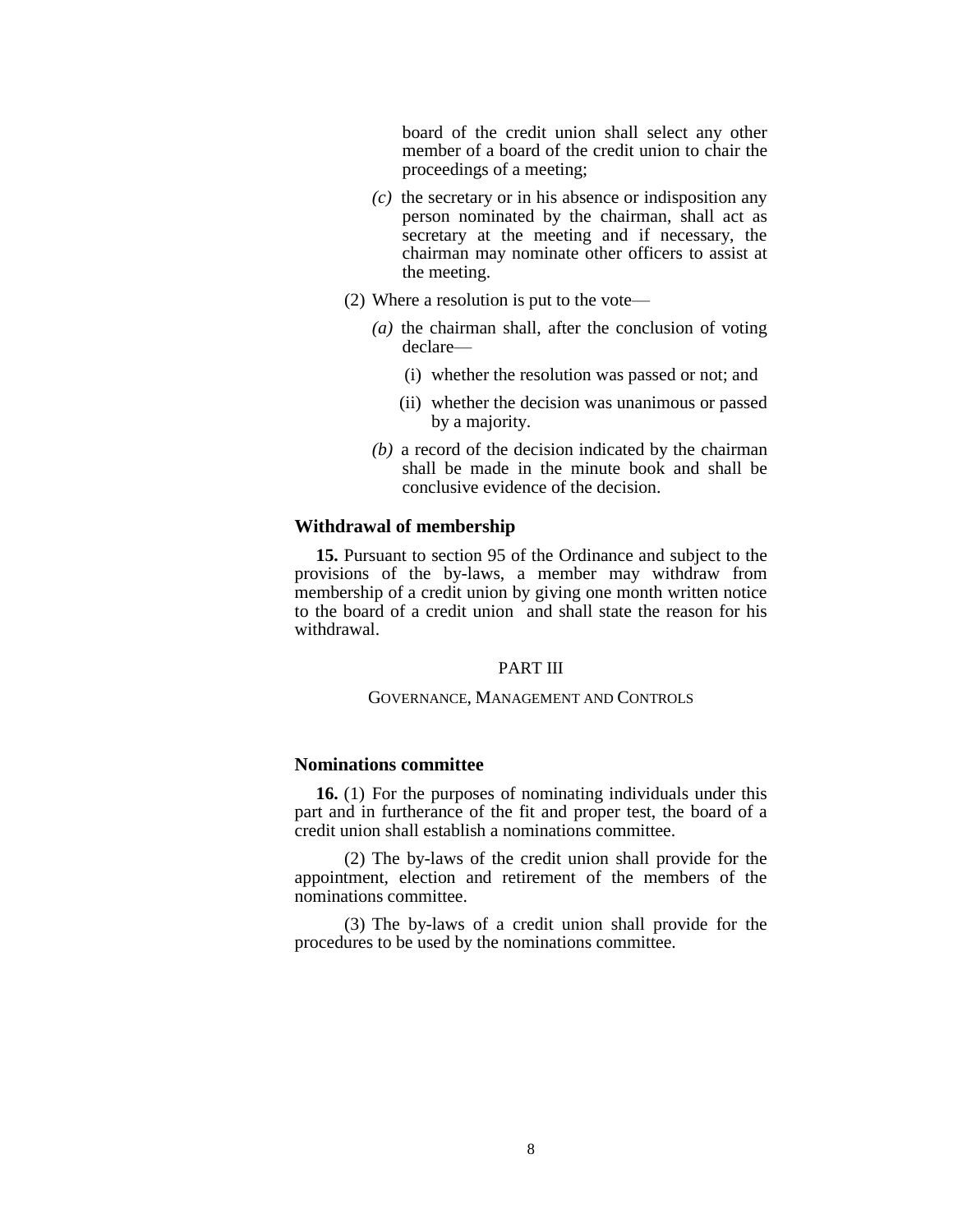#### **Fit and proper officials**

**17.** (1) A person who is likely to form a part of the management of a credit union shall be a fit and proper person to hold the particular position which he holds or is likely to hold in accordance with Schedule 2 of the Ordinance.

(2) Information with the names, positions, terms of office and addresses of persons nominated by the nominations committee shall be submitted to the Commission by the Secretary of the board of the credit union at least thirty days before the general meeting scheduled for elections, so that the nominees are approved by the Commission within six weeks prior to the election.

(3) Information with the names, positions, terms of office and addresses of persons nominated and elected from the floor shall be submitted to the Commission by the secretary of the board of the credit union, so that the nominees are approved by the Commission within six weeks after the election.

(4) Where an elected member is declared unfit by the Commission, the credit union shall resubmit an alternative as shall be stipulated in their by-laws.

### **Election of member of a board of a credit union**

**18.** (1) These Standards apply for the purpose of section 124 of the Ordinance.

(2) Before accepting the nomination of a person, the chairman of the meeting called to elect a member of a board of a credit union shall satisfy himself that the person to be nominated—

- *(a)* is qualified pursuant to the Ordinance and the bylaws of the credit union to be a member of a board of a credit union; and
- *(b)* has consented to the nomination.

(3) Where the number of candidates nominated does not exceed the number of members of a board of a credit union to be elected the chairman of the meeting called to elect the members of a board of a credit union shall declare all of the candidates elected.

(4) Subject to subparagraph (1) and (2), only one ballot is to be taken and the number of candidates equal to the number of members of a board of a credit union to be elected and receiving the highest number of votes are to be declared elected.

(5) Where candidates are to be elected for varying terms, the candidates receiving the highest number of votes are to be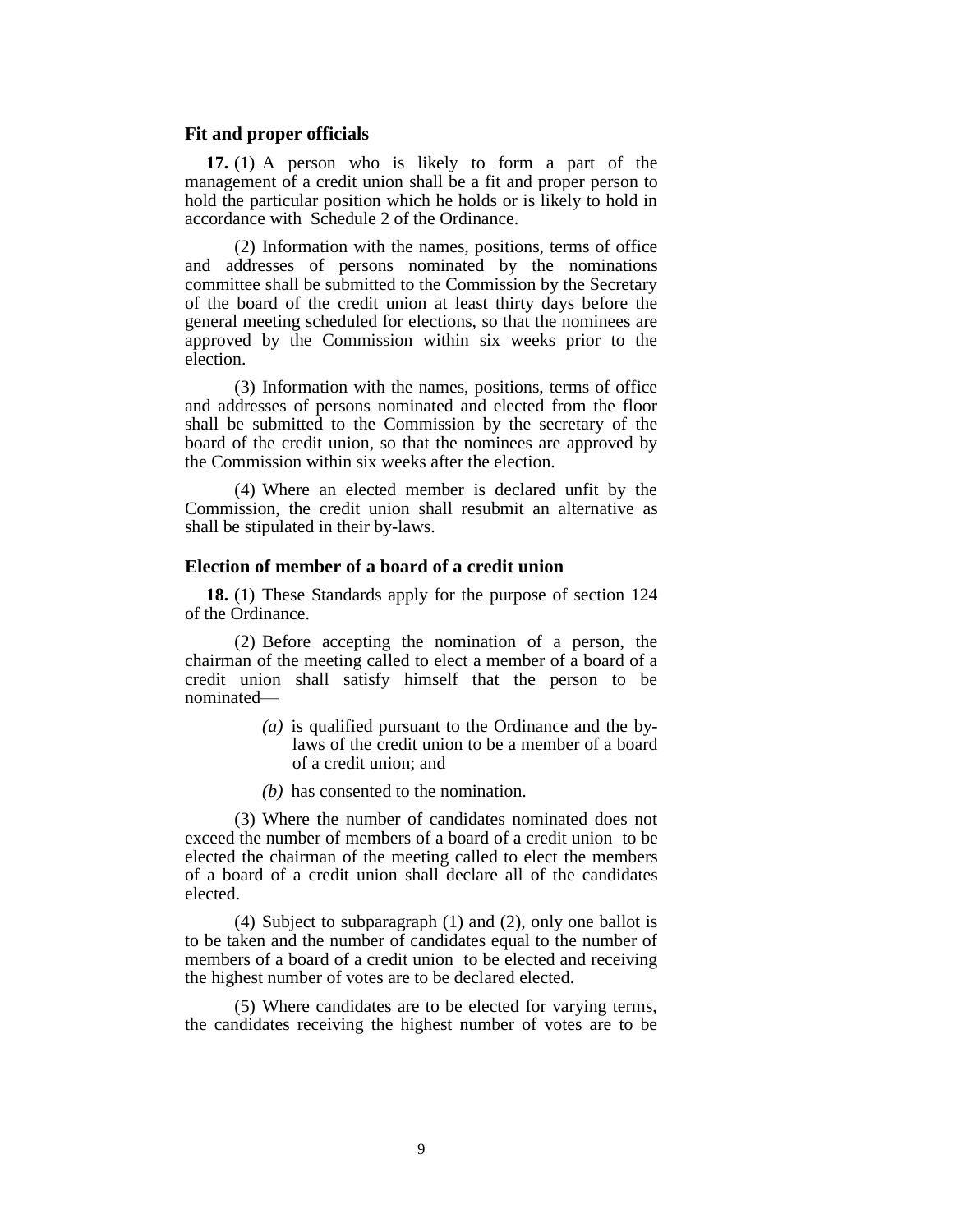declared elected for the longest or the longer terms, as the case may be.

(6) For the purposes of these Standards, a term shall not exceed three years as stipulated in section 124 of the Ordinance.

(7) Where two or more candidates receive an equal number of votes, the members present at the meeting may by resolution provide that a second ballot be cast to break the tie.

(8) Where the meeting does not decide to hold a second ballot pursuant to subparagraph (7), the chairman of the meeting called to elect members of a board of a credit union shall draw lots and the candidates whose lots are drawn are to be declared elected.

(9) Where a member votes for more than the number of members of a board of a credit union to be elected on his ballot, his ballot is not to be counted.

(10) Where a credit union submits a by-law to the Commission that provides for a method of electing a member of a board of a credit union other than at a general meeting of members and the Commission is satisfied that the by-law does not contravene subparagraphs  $(3)$ ,  $(4)$ ,  $(5)$ ,  $(6)$ ,  $(7)$ ,  $(8)$  and  $(9)$ , the Commission may approve the by-law and on and after the date of that approval, the member of a board of a credit union shall be elected in the manner provided for in the by-law.

(11) A credit union shall not include in any by-laws governing the election of a board of a credit union, any provision that prohibits its members from nominating as a candidate for election as a member of a board of a credit union any member who—

- *(a)* is qualified to be a member of a board of a credit union; and
- *(b)* consents to the nomination.

(12) Pursuant to Schedule 2 of the Ordinance, the Commission shall be satisfied that every individual who is or is likely to be a member of a board is a fit and proper person to hold the position which he holds or is likely to hold.

### **Duties of member of a board of a credit union**

**19.** (1) Pursuant to section 128 of the Ordinance, the board of a credit union shall ensure that every directive and guideline issued by the Commission is followed.

(2) The board of a credit union shall hold a meeting of the board of a credit union as stipulated in the by-laws.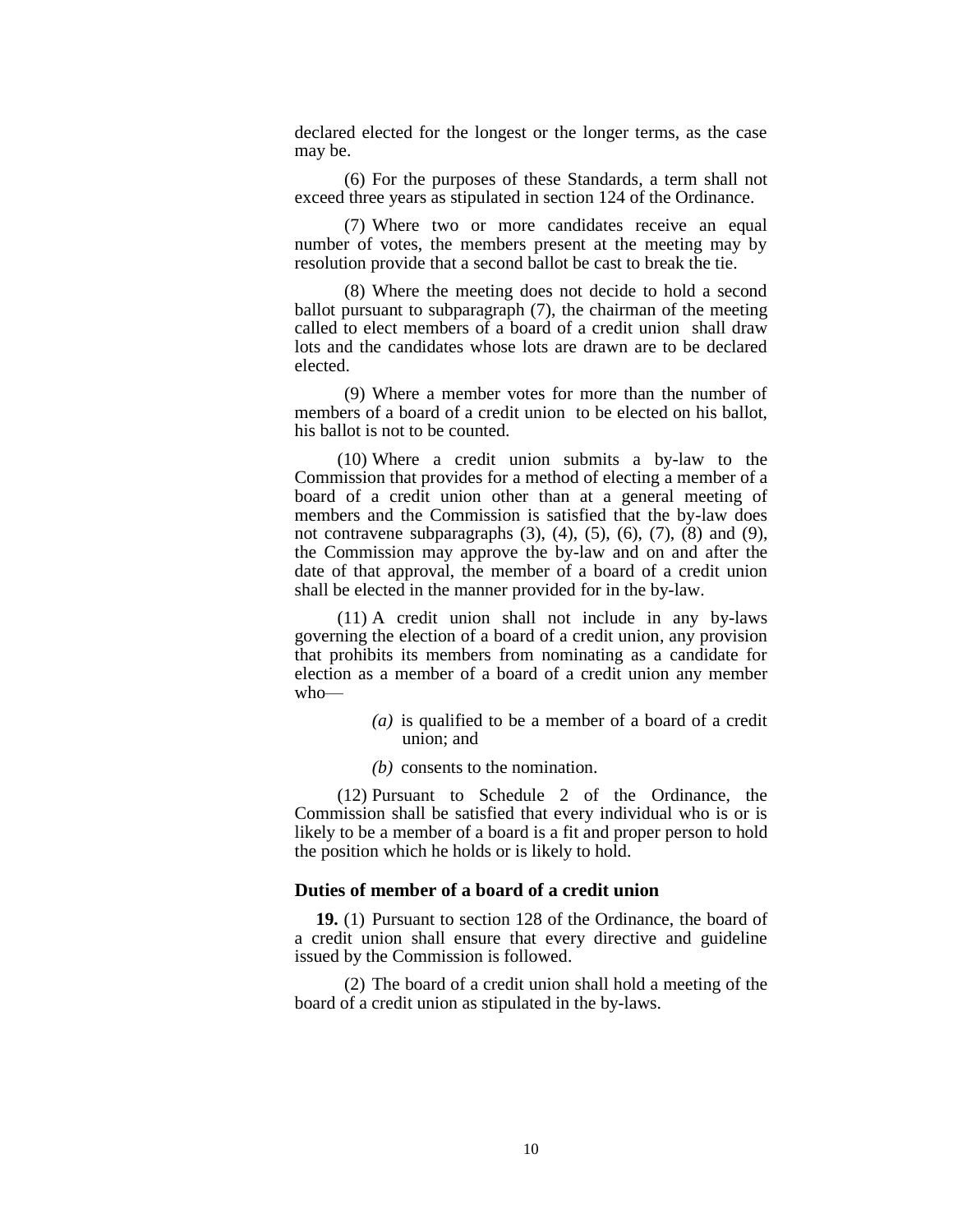#### **Appointment of secretary and treasurer**

**20.** The board of a credit union shall appoint a secretary and a treasurer and no secretary or treasurer shall hold office for more than two consecutive terms.

# **Duties of secretary and treasurer**

**21.** (1) The secretary of a credit union shall—

- *(a)* keep the minutes of any meeting of a credit union or the board of a credit union;
- *(b)* ensure that all records, books, papers and other documents of the credit union are kept in a safe place in the office of the credit union;
- *(c)* attend all meetings of the credit union and the board of a credit union and have with him the<br>necessary minutes, record books and necessary minutes, record books and correspondence relative to the business of the credit union;
- *(d)* arrange for the preparation of any correspondence on behalf of a credit union;
- *(e)* issue notices for all meetings of the board of a credit union and general membership of the credit union in accordance with the by-laws;
- *(f)* sign and execute jointly with the chairman, all deeds and conveyances for personal property, all fixed deposits or share certificates, and such other documents as the board of a credit union may specify;
- *(g)* review the minutes of all committees of the credit union; and
- *(h)* perform such other duties as are specified by the by-laws or by the board of a credit union.
- (2) The Treasurer of a credit union shall—
	- *(a)* receive all monies due and payable to the credit union and issue receipts for same;
	- *(b)* deposit all monies received in the name of the credit union, in the name of the credit union or in a depository as specified by the board of a credit union;
	- *(c)* sign all cheques, notes, bills of exchange and other documents necessary to effect the business of the credit union;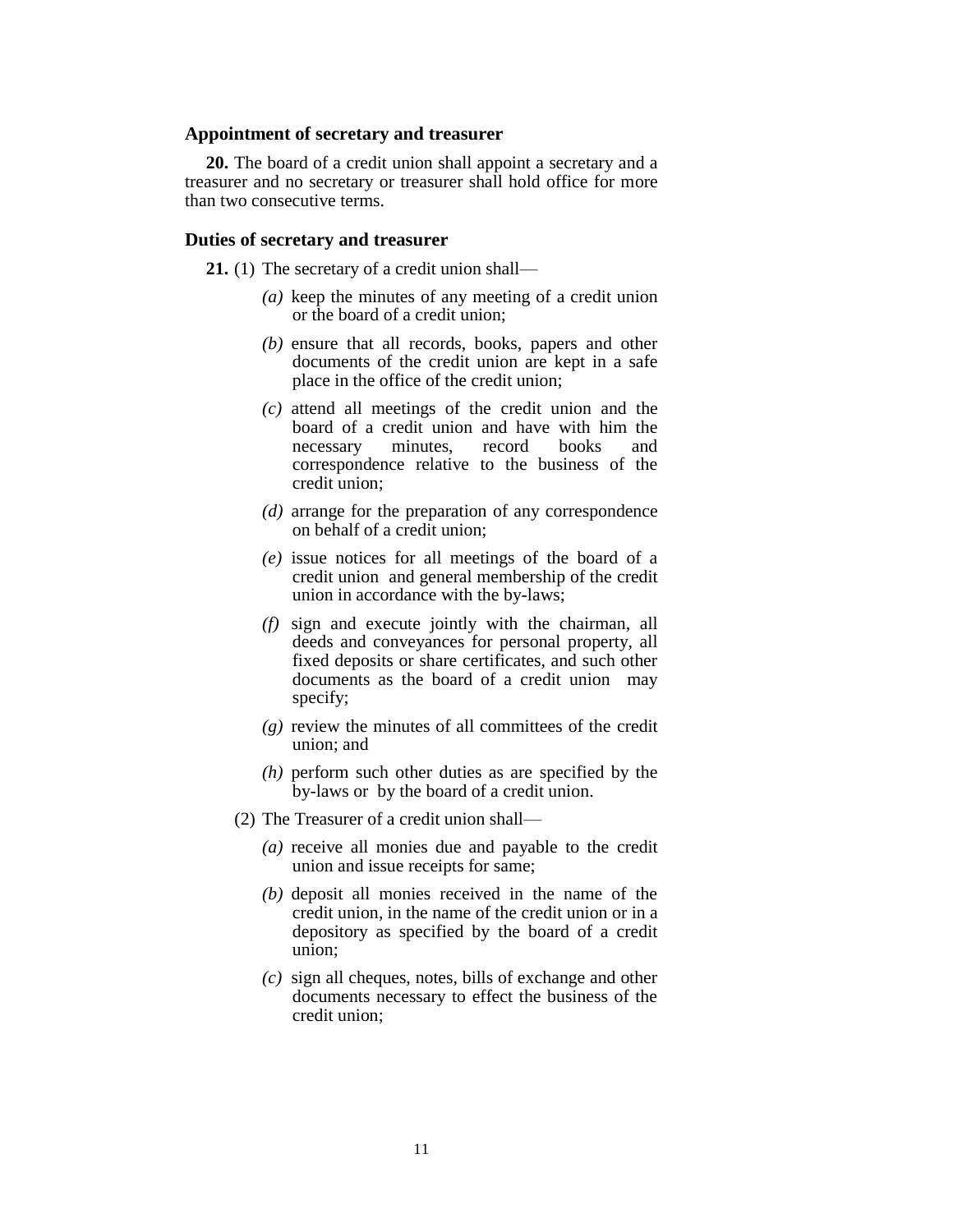- *(d)* keep a just and true record of all financial transactions effected by the credit union in the books provided for the purpose;
- *(e)* keep charge and control of all cash, securities, books and other documents and vouchers for all payments made and receipts issued on behalf of the credit union;
- *(f)* reconcile or caused to be reconciled at least once per month the members' ledgers or accounts with the relative general ledger control accounts;
- *(g)* reconcile or cause to be reconciled at least monthly, all passbooks or statements received from depositors with the relative control accounts in the general ledger;
- *(h)* reconcile members, ledgers and passbooks at least once per year;
- *(i)* keep separate all monies belonging to the credit union and produce a current statement of its monies on demand;
- *(j)* prepare the annual statement of account; the statement of financial position, the monthly financial statements and any other statements as the board of a credit union may request;
- *(k)* make payments as authorised by the board of a credit union and obtain receipts for the same; and
- *(l)* perform any other duties as the board of a credit union may determine.

(3) The duties of the secretary and treasurer may be modified or altered in keeping with the allotment of duties assigned by the board of a credit union to the manager and other employees of the credit union.

# **Board to set terms and conditions of employment**

**22**. (1) The board of a credit union shall—

- *(a)* establish the management, technical, administrative and other employee positions considered necessary;
- *(b)* fix the remuneration and determine the terms of employment and responsibilities for all employee positions;
- *(c)* appoint other senior executive officers it considers necessary to assist the manager;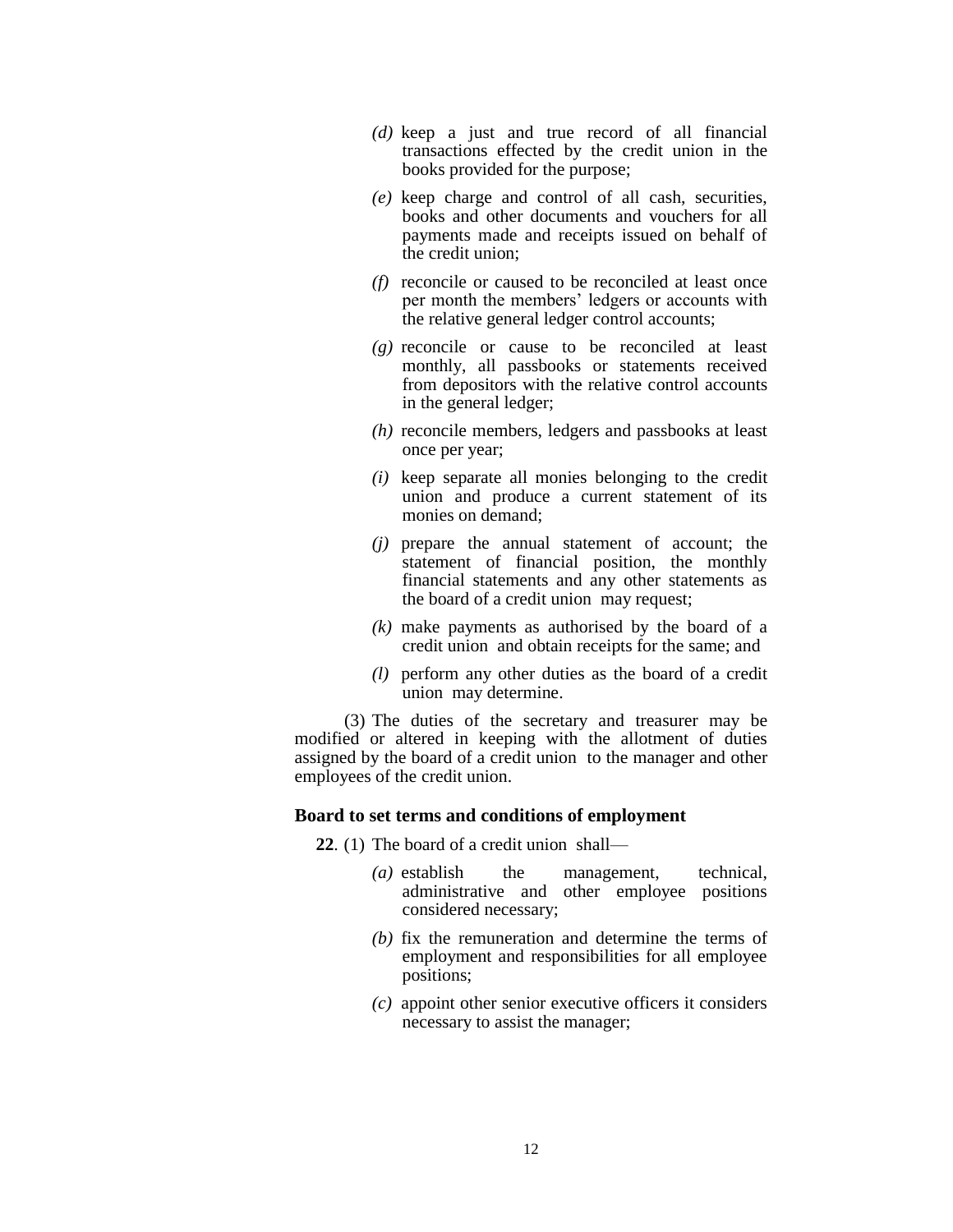- *(d)* delegate any part of the functions of the secretary or treasurer to a suitable employee;
- *(e)* assign suitable employees to support the work of the credit committee and the supervisory committee.

(2) An employee appointed in accordance with this standard shall not receive any remuneration unless it has been approved by the board of a credit union in writing.

(3) Every employee appointed under these Standards, shall hold office at the pleasure of the board of a credit union, subject to the labour laws of the Islands.

## **Duties of the credit committee**

**23.** (1) Pursuant to section 141 of the Ordinance and subject to the by-laws, the credit committee of a credit union shall—

- *(a)* recommend to the board of a credit union policies and procedures to be followed by the credit union for approving and granting loans made by the credit union;
- *(b)* monitor, through reports from the credit union's auditor, other officers of the credit union and from examinations conducted by the Commission the loan procedures used by the credit union;
- *(c)* review reports of officers of the credit union that are submitted to it.

(2) The credit committee shall keep a record, with respect to each application for a loan or a renewal or extension of a loan considered by it, which states—

- *(a)* the name of the applicant;
- *(b)* the amount of the loan applied for or the change in the terms and conditions applied for;
- *(c)* whether the application was approved, declined or deferred.

(3) The approval process for a loan to a committee member shall be stipulated in the by-laws.

(4) A person authorised by the credit committee to approve loans to members shall be an ex-officio member of the committee but shall not have the right to vote on any matter.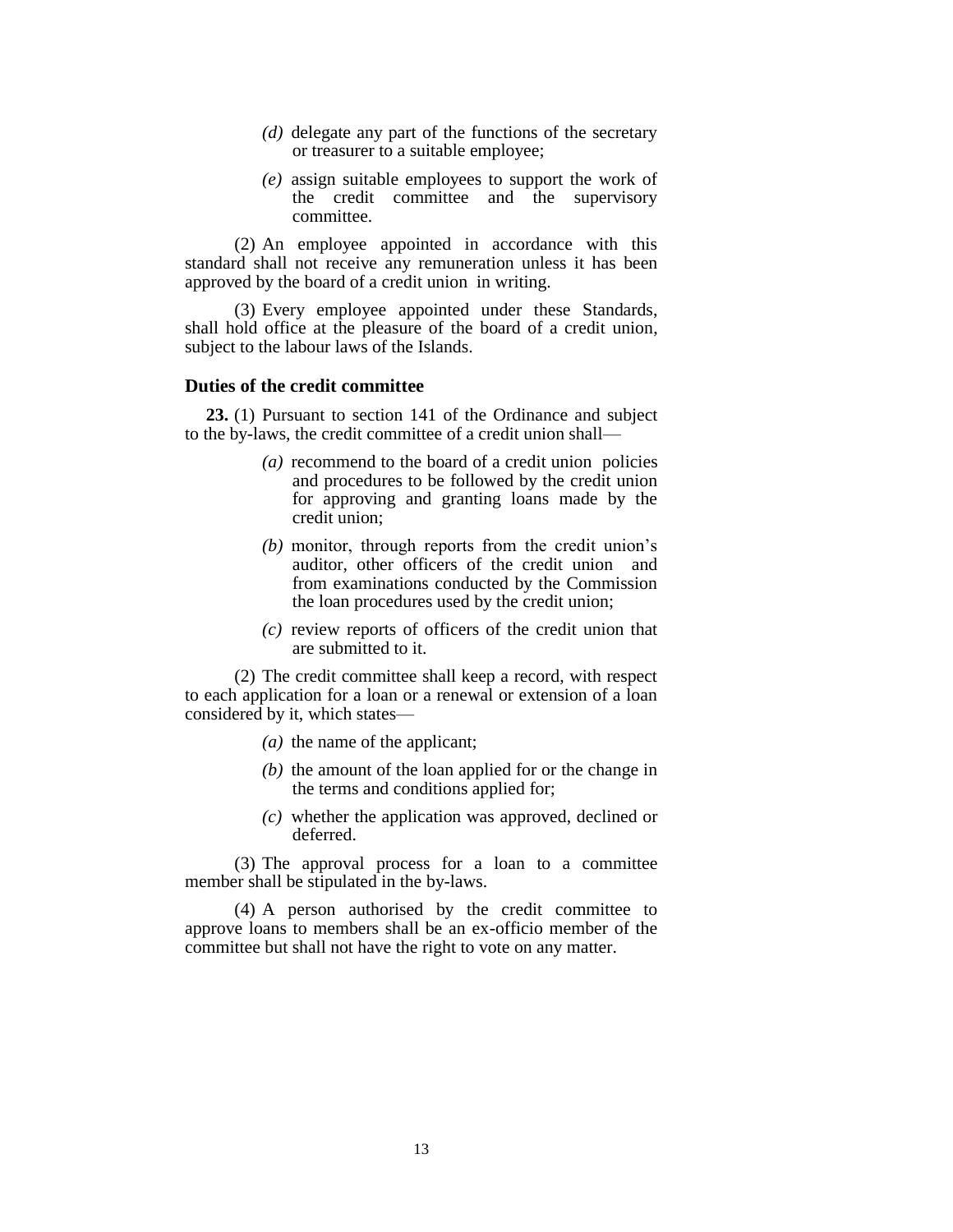#### **Duties of the supervisory committee**

**24**. (1) Pursuant to section 134 and subject to the by-laws, the supervisory committee shall—

- *(a)* meet within fourteen days after the first annual general meeting and after each annual general meeting to organise for the current year;
- *(b)* appraise the policies and operating procedures of the credit union and make recommendations to the board of a credit union and to the credit committee;
- *(c)* attest to the monthly, quarterly and annual returns submitted to the Commission in accordance with Part IV of the Ordinance;
- *(d)* determine periodically and not less than once per quarter whether the provisions of the Ordinance, Regulations, by-laws and the relevant policies have been complied with—
	- (i) in making loans, including loans to all officials, business loans and loans to corporate entities;
	- (ii) in respect of any overdrawing from deposit accounts;
	- (iii) in the administration of members' accounts; and
	- (iv) in the maintenance of the minutes of meetings of the board of a credit union and credit committee.
- *(e)* meet no less frequently as stipulated in the bylaws;
- *(f)* monitor the management of the credit union;
- *(g)* ensure that the credit union complies with the provisions of the Ordinance, Regulations, Prudential Standards and by-laws;
- *(h)* verify the assets of the credit union and monitor whether the assets are properly protected; and
- *(i)* receive and investigate any complaints made by members of the credit union about the management of the credit union.

(2) An employee assigned by the board of a credit union to support the work of the supervisory committee shall be an exofficio member but shall not have the right to vote on any matter.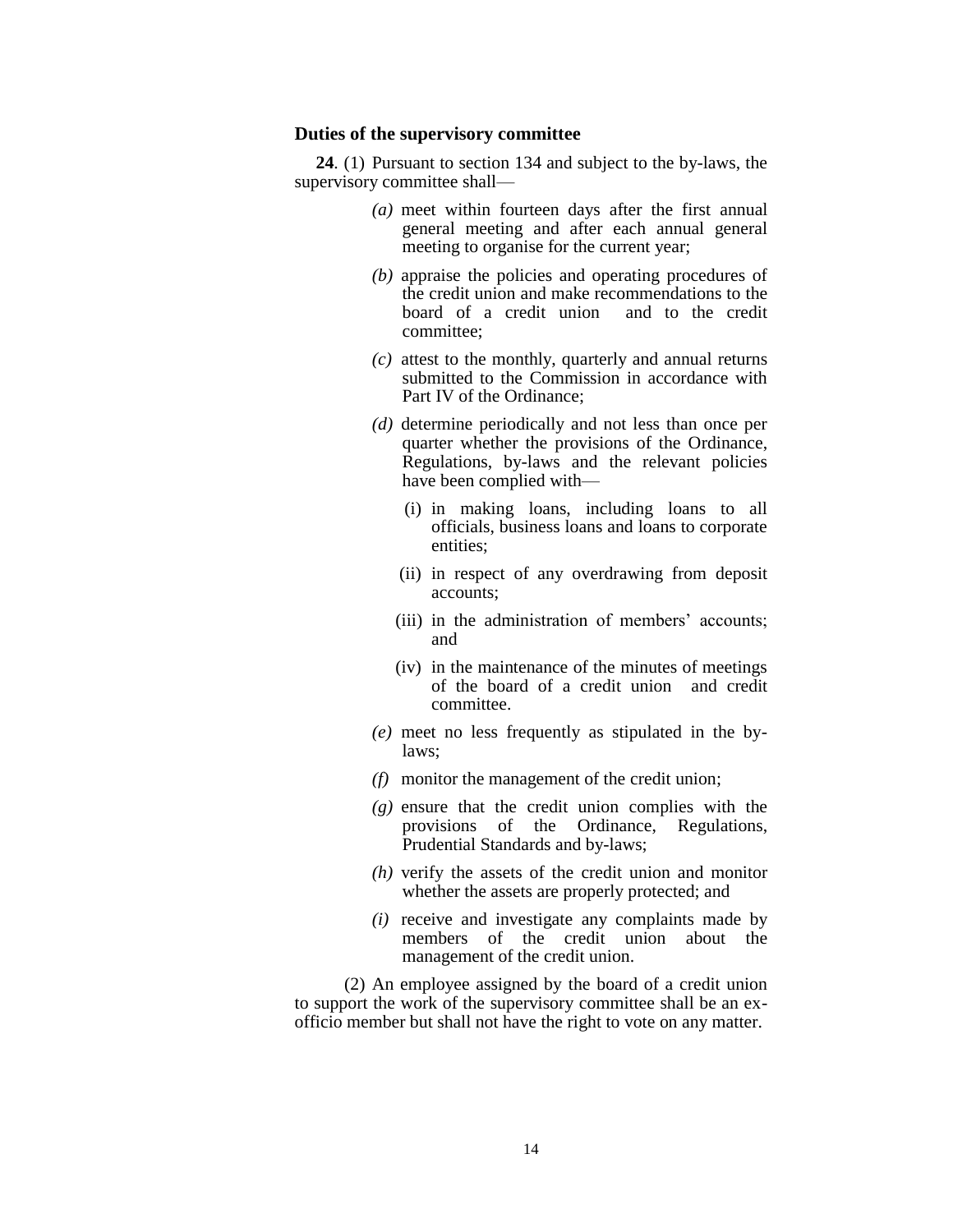#### **Board and committee expenses and honorarium**

**25.** (1) With prior approval a committee member shall be reimbursed for expenses incurred in the course of performing any service on behalf of, or for the benefit of the credit union which are approved by a majority of the members of a board of a credit union voting at a meeting of the board of a credit union.

(2) An honorarium shall be payable only from the surplus of the previous financial year after statutory and applicable prudential capital requirements have been met.

#### PART IV

#### **COMPLIANCE**

### **Policies systems and controls**

**26.** (1) A credit union shall establish, maintain and implement a compliance policy and compliance systems and controls.

(2) The compliance policy shall be appropriate for the nature, complexity and diversity of the business carried out by a credit union.

(3) The compliance policy shall specify that the senior management shall have the responsibility for the effective management of the credit union's compliance risk and in particular, for—

- *(a)* establishing and communicating the compliance policy approved by the board of a credit union;
- *(b)* ensuring that the compliance policy is implemented; and
- *(c)* reporting to the board of a credit union on the management of the credit union's compliance risk.
- (4) The compliance systems and controls shall be—
	- *(a)* sufficient to ensure compliance—
		- (i) by the credit union with its compliance policies and its regulatory obligations;
		- (ii) by the board of a credit union, senior management and employees its compliance policies and any obligations that may be imposed by these Standards and any other statutory requirements; and
		- (iii) with the credit union internal controls;
	- *(b)* adequate to identify compliance breaches; and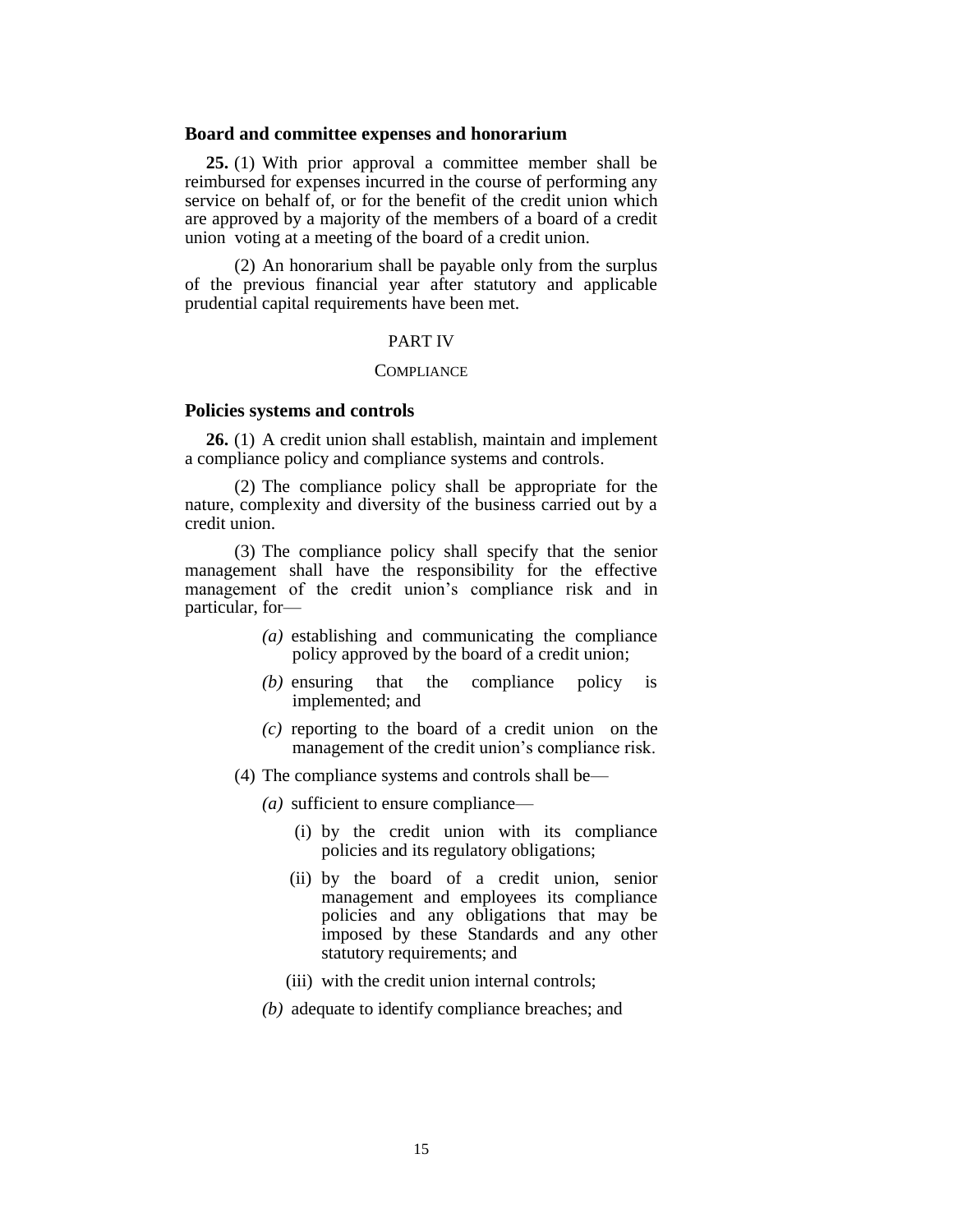*(c)* be effectively implemented by the credit union.

(5) The compliance policy, systems and controls shall require that the board of a credit union —

- *(a)* approves the credit union compliance policy; and
- *(b)* on at least an annual basis—
	- (i) review the compliance policy; and
	- (ii) assess the effectiveness of the compliance policy, systems and controls in managing the credit union compliance risk.
- (6) Such policy, systems and controls shall be—
	- *(a)* documented in a compliance manual that the credit union is required to maintain under the applicable anti-money laundering and countering the financing of terrorism legislation;
	- *(b)* communicated, and readily available, to the member of a board of a credit union and to senior officers and staff who have responsibility for implementing them.

# **Appointment of compliance officer , anti-money laundering and countering financing of terrorism**

**27.** (1) For the purposes of section 135 of the Ordinance, each credit union shall have in place written policies and procedures to allow employees to adequately determine the true identity of each member, his economic activities, the origin and destination of his transactions, whether his transaction activity is appropriate and whether his account activity is normal based on his economic activities and past account history.

(2) The compliance officer shall have the responsibility to monitor and promote compliance with the applicable anti-money laundering and countering the financing of terrorism legislation.

### **Qualification and authority of a compliance officer**

**28.** (1) In accordance with paragraph 41 (1) and (2), the person appointed as the compliance officer of a credit union shall be an individual who has the appropriate skills and experience and is a fit and proper person to act as the credit union's compliance officer.

- (2) The compliance officer shall—
	- *(a)* possess sufficient independence to perform his role objectively;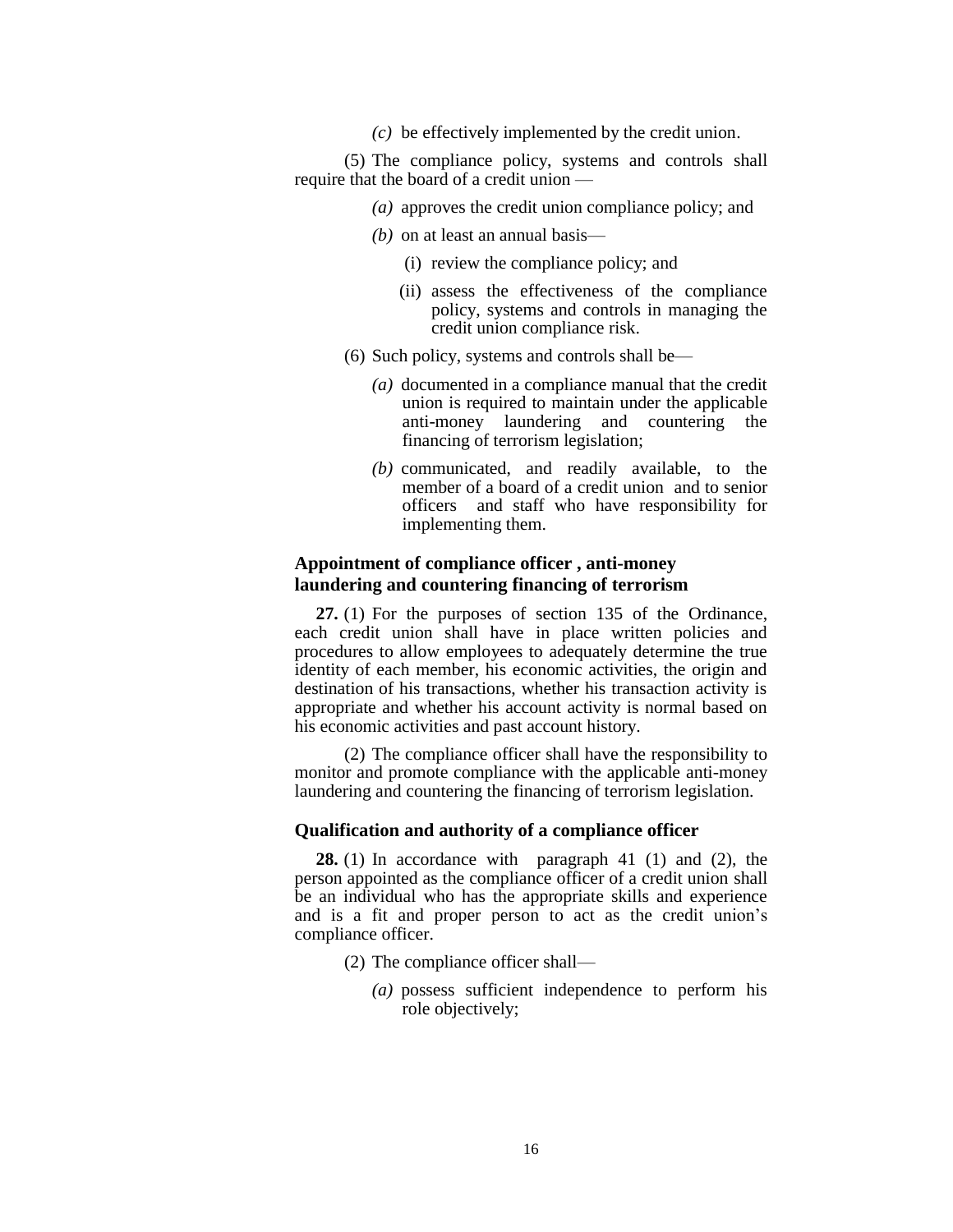- *(b)* have sufficient seniority within the organizational structure of the credit union;
- *(c)* have sufficient resources to perform the compliance function effectively;
- *(d)* have unrestricted access to—
	- (i) the members of a board of a credit union, senior management and auditors of the credit union;
	- (ii) the staff of the credit union, in order to seek information and explanations concerning compliance matters; and
	- (iii)documents and information relating to the business of the credit union and its members.

#### PART V

#### **OUTSOURCING**

# **Prohibition on outsourcing certain functions**

**29.** A credit union shall not outsource an activity that would—

- *(a)* impair the Commission's ability to supervise the credit union; or
- *(b)* affect the rights of a member against the credit union to obtain legal redress.

# **Responsibility for outsourced activities**

**30.** Where a credit union outsources certain activities, the credit union—

- *(a)* shall oversee the performance activity of the service provider;
- *(b)* remain responsible for the performance of the service provider; and
- *(c)* shall be responsible for any failure by the service provider in relation to the performance of the activity.

# **Outsourcing policy**

**31**. A credit union shall establish a comprehensive outsourcing policy with respect to the activities to be outsourced and shall—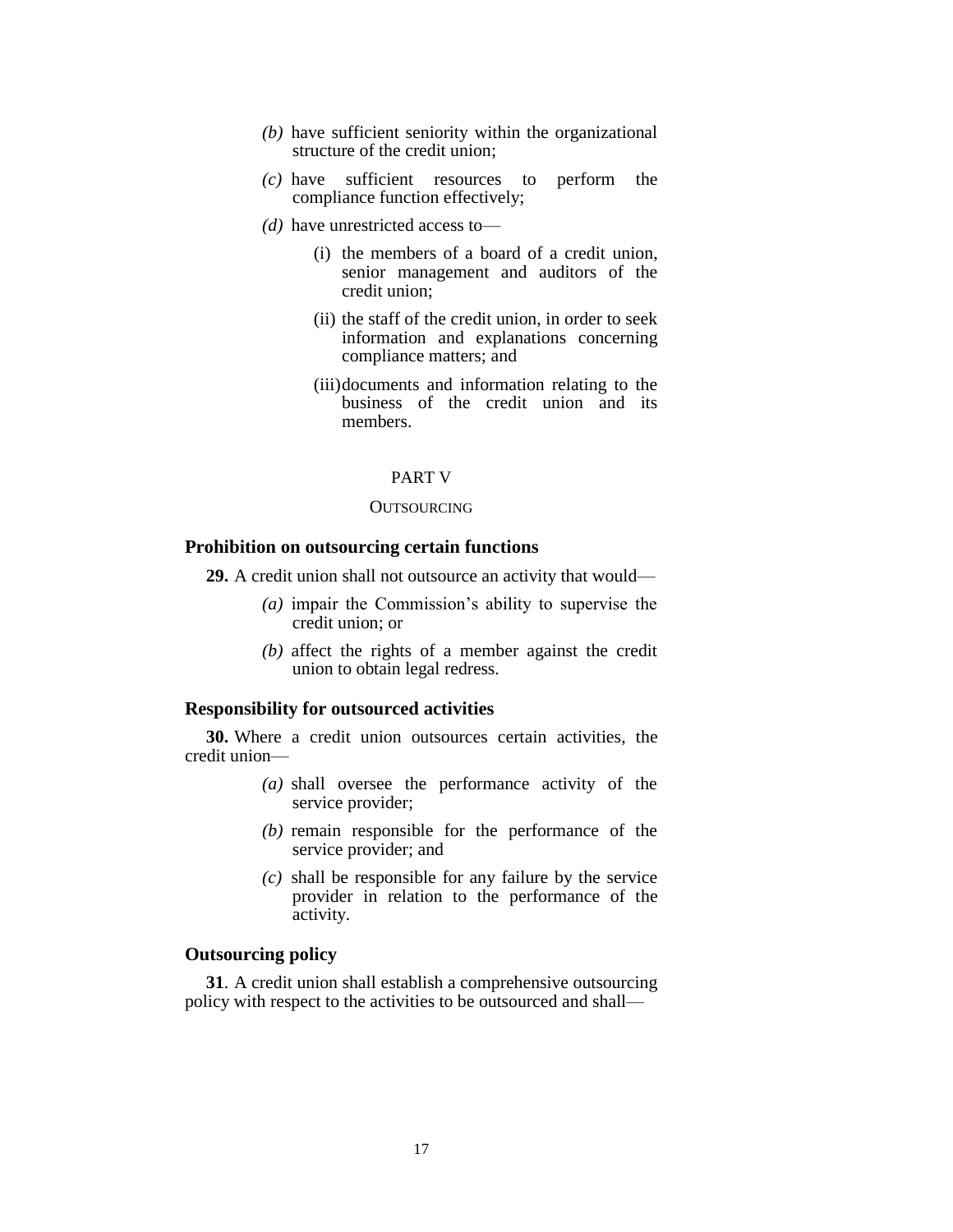- *(a)* consider the potential effects of outsourcing on the compliance function of the credit union;
- *(b)* include an evaluation of whether, and the extent to which, the relevant activities are appropriate for outsourcing;
- *(c)* specify the criteria for making outsourcing decisions, including;
	- *(i)*the manner of outsourcing;
	- *(ii)*the persons to whom the relevant activities could be outsourced;
- *(d)* on a risk-based basis, take into account the extent to which the activity shall be outsourced is material to the credit union.

# **Outsourcing risk management**

**32.** A credit union that outsources any activities shall establish and maintain appropriate and adequate systems and controls to manage its outsourcing risk.

## **Outsourcing arrangements**

**33.** The board of a credit union—

- *(a)* shall approve the outsourcing policy and keep it under review; and
- *(b)* is responsible for ensuring that any outsourcing by the credit union is operated in accordance with the credit union outsourcing policy.

### PART VI

### AMALGAMATION

## **Procedure for amalgamation**

**34**. Pursuant to section 190 of the Ordinance—

- *(a)* where a credit union has agreed to amalgamate with one or more credit unions, the amalgamating credit unions shall be responsible for preparing and submitting to the Commission all the documentation necessary for the amalgamation;
- *(b)* all the costs related to an amalgamation shall be paid by the credit unions that amalgamate;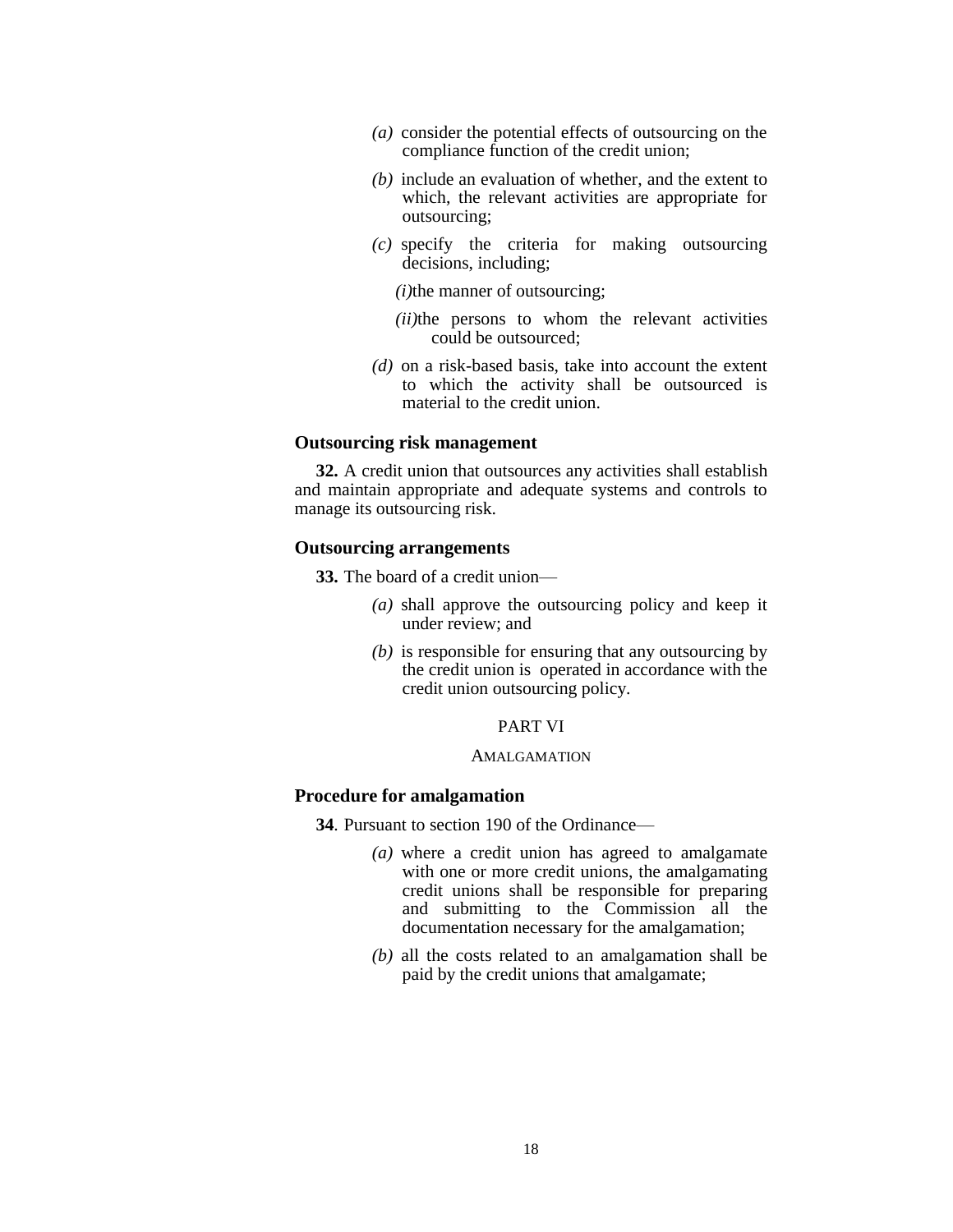- *(c)* a credit union participating in the amalgamation shall have an amalgamation agreement that provides the following—
	- (i) the reasons for the amalgamation;
	- (ii) the location of the principal office of the credit union and any branch office location after the amalgamation;
	- (iii) the agreements that have been reached for notifying and paying creditors of the amalgamating credit union;
	- (iv) assignment or transfer to the continuing credit union of all of the amalgamated credit union's assets, rights, property, liabilities and equity along with any additional agreements, documents and other instruments of conveyance which may be necessary;
	- (v) the continuing credit union's assumptions and agreement to pay all the liabilities of each amalgamating credit union and agreement that the continuing credit union will issue the same monetary amounts in shares and deposits to the members of the credit union as<br>was invested or deposited in the was invested or deposited in the amalgamating credit union as of the effective date of the amalgamation, notwithstanding any adjustments made to the value of the equity shares for losses of the amalgamated credit union;
	- (vi) the information on any organizational changes, such as change in number of officials, new management positions, or employees;
	- (vii) the procedures for the conversion of qualifying and equity shares if the par values are different for each credit union;
	- (viii)the procedures for the transfer of savings and loans to the continuing credit union if the products offered by each amalgamating credit union are different;
	- (ix) procedures for merging the management information systems of the credit unions should there be different systems; and
	- (x) any other important procedures or terms of the amalgamation.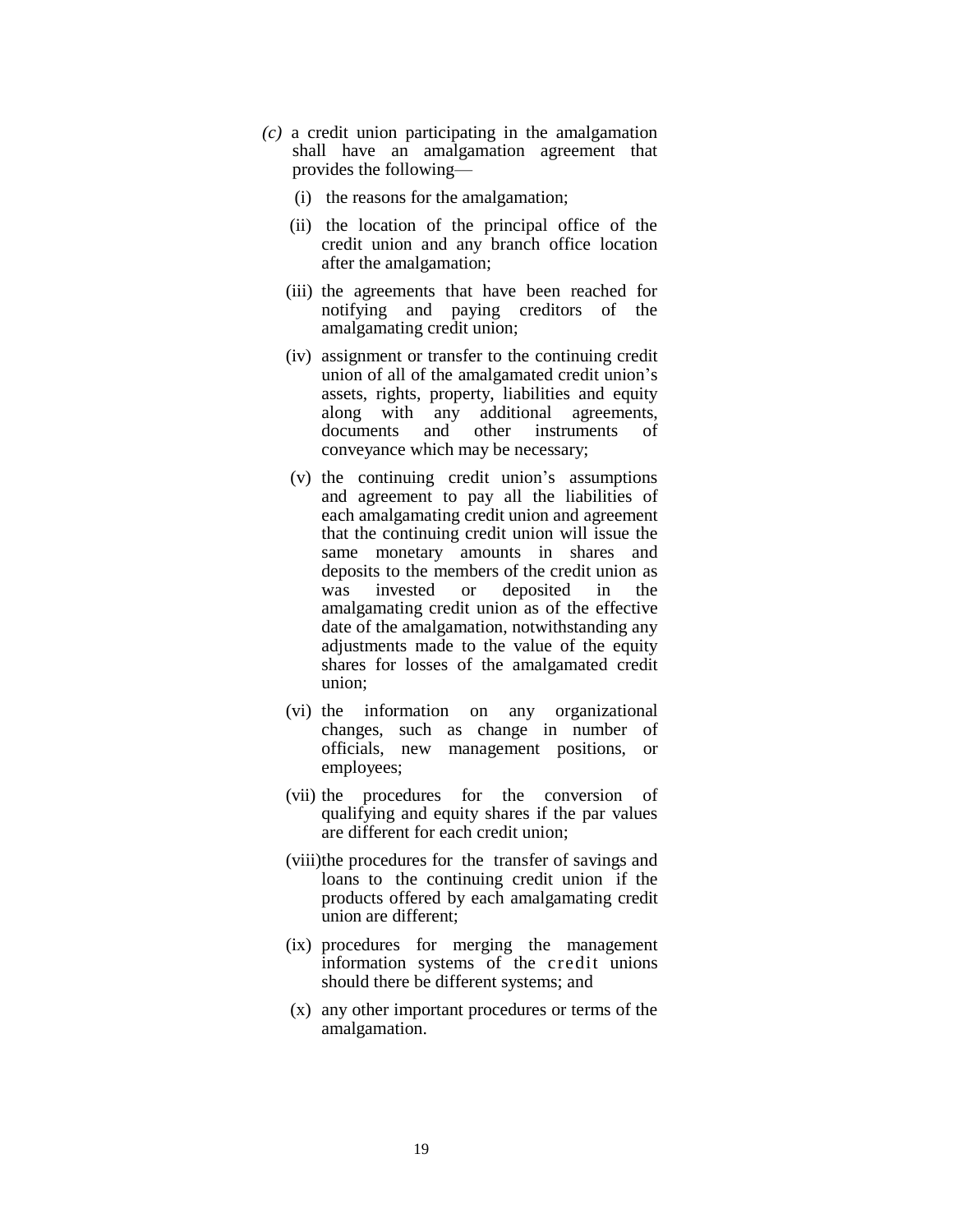- *(d)* the following documents shall be attached to the amalgamation agreement for prior approval by the Commission—
	- (i) minutes of the general or special meeting of the credit unions approving the amalgamation, including the results of the vote;
	- (ii) pre-amalgamation financial statements for the credit union proposing to amalgamate;
	- (iii) a consolidated statement of financial position, statement of comprehensive income and delinquency list for the credit unions as of the amalgamation;
	- (iv) documentation of the assignment of the merging credit union's assets, liabilities and equity of the continuing credit union;
	- (v) proposed changes to the continuing credit union's by-laws; and
	- (vi) a combined list of the members of the affiliating and continuing credit unions.
- *(e)* upon the Commission's approval, the credit union shall, not later than thirty calendar days, notify all the creditors of the forthcoming changes in writing, post the information in all credit union's offices and place the relevant information in the *Gazette* and in at least one newspaper in national circulation;
- *(f)* the amalgamation shall be completed within three months from the date of the Commission's approval;
- *(g)* on the date specified on the certificate of registration, all the property, rights and liabilities of each of the amalgamating credit unions shall be deemed to have been transferred to and vested in the amalgamated credit union.

# PART VII

#### **MISCELLANEOUS**

# **Bank account**

**35.** (1) The member of a board of a credit union may, for the purposes of the business of the credit union, open and maintain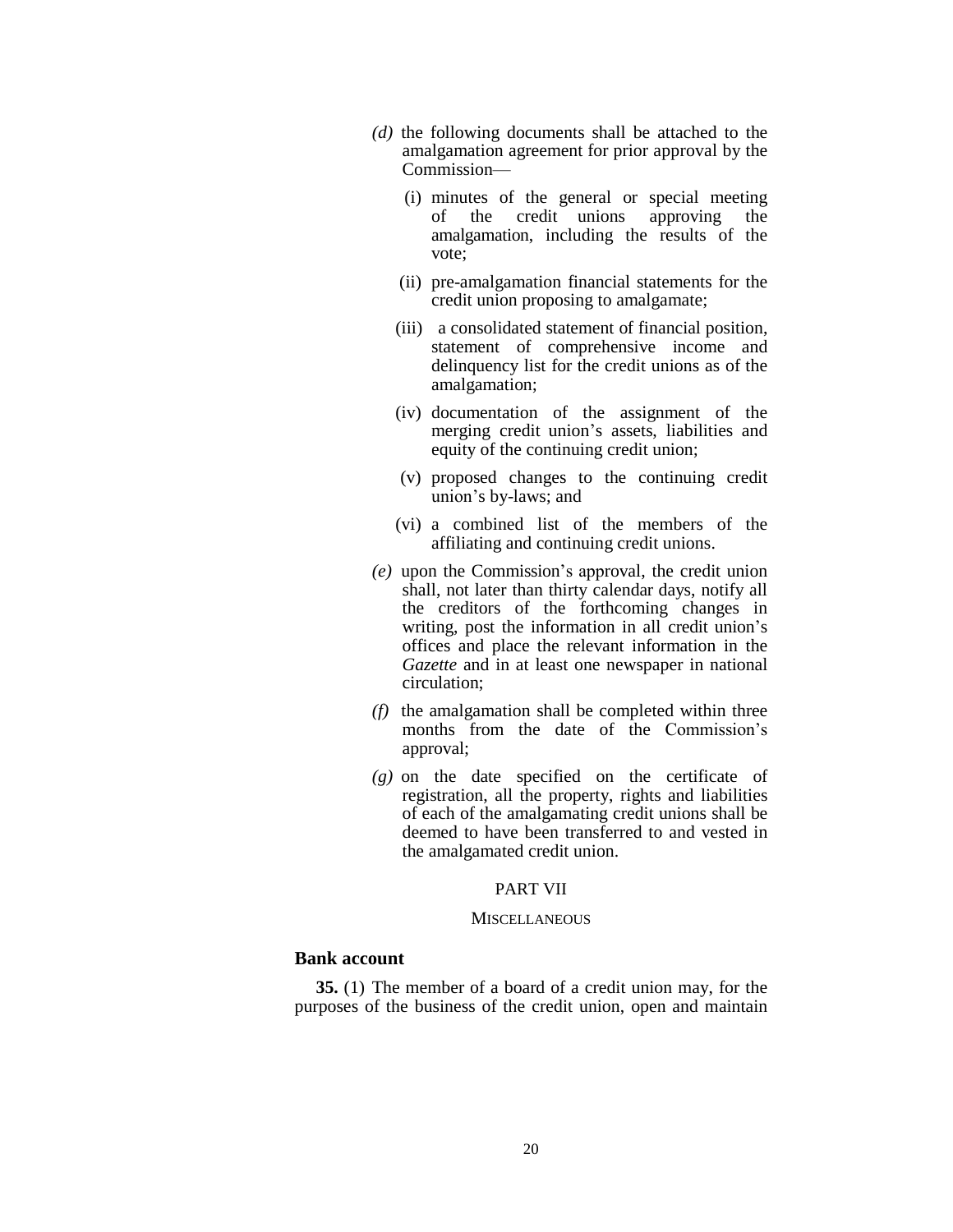such accounts at any bank that the member of a board of a credit union considers to be necessary.

(2) Any cheques drawn on an account mentioned in subparagraph (1) shall be signed by any two of the following persons—

- *(a)* a member of a board of the credit union;
- *(b)* the treasurer;
- *(c)* the chief executive officer, by whatever name called;
- *(d)* the chief finance officer, by whatever name called.

(3) Notwithstanding subparagraph (2), the board of a credit union may authorise a senior employee to sign cheques.

(4) Where a senior employee is authorised to sign cheques under subparagraph (3), the cheques shall also be signed by one of the persons mentioned in subparagraph (2).

(5) Where a senior employee is authorised by the board of a credit union to sign cheques under subparagraph (3), the board of a credit union shall notify the Commission within two weeks of the grant of the authorisation.

(6) The matters to be specified in the statement referred to in subparagraph (1) are—

- *(a)* the financial position of each credit union concerned as appearing from the most recent unaudited monthly statements;
- *(b)* details of any payments proposed to be made to members of each credit union concerned in consideration of the proposed amalgamation or transfer;
- *(c)* any changes to be made, in connection with the transfer, the terms governing outstanding loans;
- *(d)* the details of the arrangements proposed in relation to the employees of each credit union; and
- *(e)* any other matter which the Commission may require in the case of a particular amalgamation or transfer.

### **Reserves**

**36.** Subject to the Ordinance, Regulations and by-laws, a newly licensed credit union shall establish a minimum reserve that—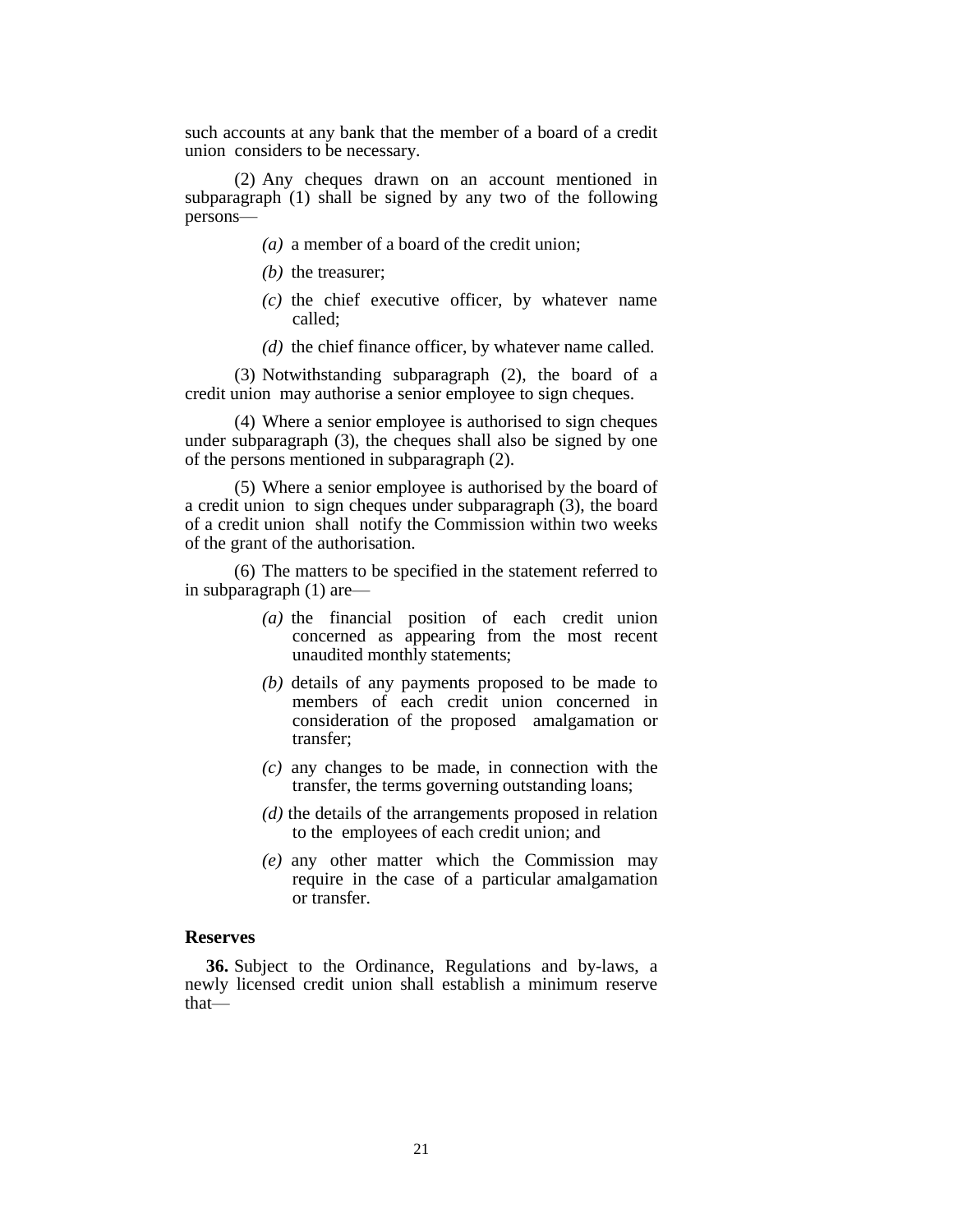- *(a)* is sufficient to meet the credit union anticipated growth over three years;
- *(b)* takes into account the operating losses that can be expected to occur until the credit union reaches an operational viable performance level;
- *(c)* is at least equal or greater to the amount as specified in the by-laws.

# **Maximum liability for borrowing**

**37.** (1) Subject to section 121 of the Ordinance, the board of a credit union may borrow from any source on such security and such terms of repayment as they think fit.

(2) The total amount borrowed under paragraph (1) shall not exceed 50% of the credit union's capital and statutory reserve fund.

(3) The members of a credit union shall by resolution at an annual general meeting fix the maximum liability for loans that the board of a credit union may borrow.

(4) A temporary loan obtained by a credit union from an authorised source shall be disregarded for the purposes of the limit on borrowing imposed by subparagraph (2) if the credit union has obtained the consent in writing of the Commission.

(5) Where money borrowed by a credit union is not repaid on written demand on the date on which repayment is due, the credit union shall not make any loans or permit the withdrawals of shares until the repayment is made.

#### **Restriction on investments in an affiliate**

**38.** The equity investment of a credit union in any affiliate shall be limited to 20% of the equity in that affiliate.

**DATED** this  $\overline{\hspace{0.1cm}}$   $\hspace{0.1cm}$   $\hspace{0.1cm}$   $\hspace{0.1cm}$   $\hspace{0.1cm}$   $\hspace{0.1cm}$   $\hspace{0.1cm}$   $\hspace{0.1cm}$   $\hspace{0.1cm}$   $\hspace{0.1cm}$   $\hspace{0.1cm}$   $\hspace{0.1cm}$   $\hspace{0.1cm}$   $\hspace{0.1cm}$   $\hspace{0.1cm}$   $\hspace{0.1cm}$   $\hspace{0.1cm}$ 

# **FINANCIAL SERVICES COMMISSION**